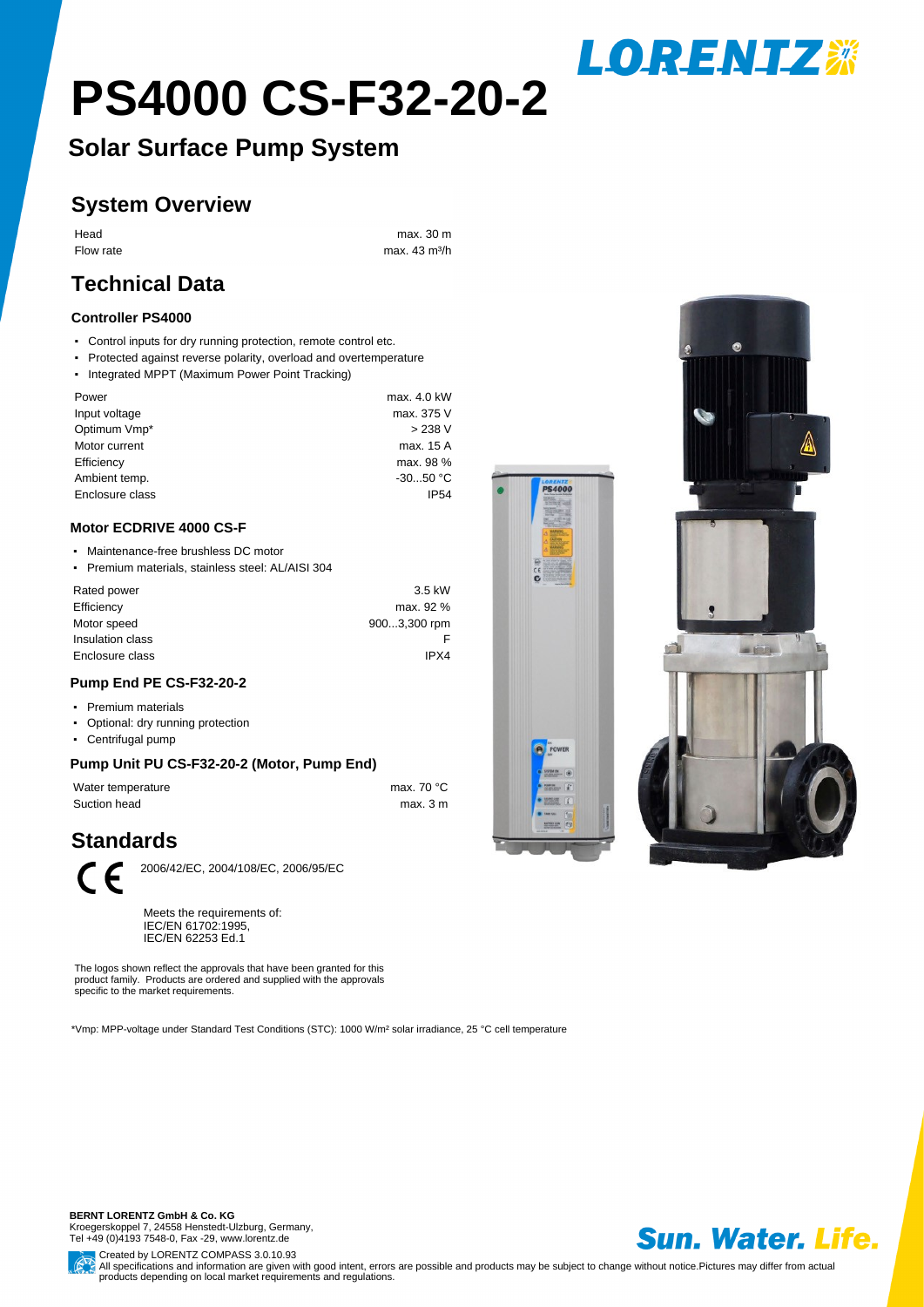**PS4000 CS-F32-20-2**

**Solar Surface Pump System**







The NPSH (Net Positive Suction Head) is NOT the operating suction head. To calculate the operating suction head please refer to the installation manual.

\*Vmp: MPP-voltage under Standard Test Conditions (STC): 1000 W/m² solar irradiance, 25 °C cell temperature

**BERNT LORENTZ GmbH & Co. KG** Kroegerskoppel 7, 24558 Henstedt-Ulzburg, Germany, Tel +49 (0)4193 7548-0, Fax -29, www.lorentz.de



**LORENTZ※** 

Created by LORENTZ COMPASS 3.0.10.93 All specifications and information are given with good intent, errors are possible and products may be subject to change without notice.Pictures may differ from actual<br>products depending on local market requirements and re